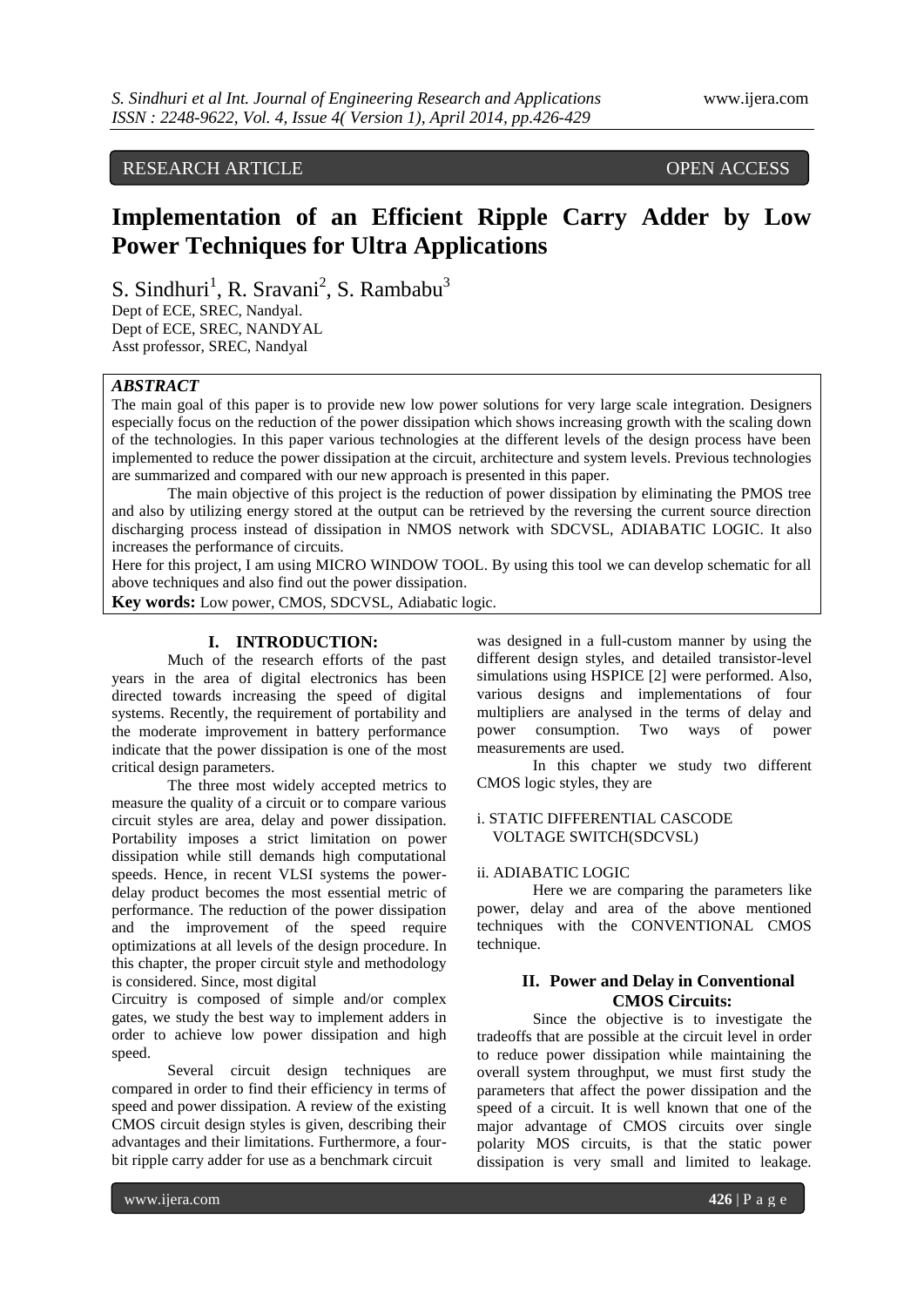However, in some cases such as bias circuitry and pseudo-nMOS logic, static power is dissipated. Considering that in CMOS circuits the leakage current between the diffusion regions and the substrate is negligible, the two major sources of power dissipation are the switching and the shortcircuit power dissipation

$$
P = p_f C_L V_{dd}^2 f + I_{sc} V_{dd},
$$

Where  $P_f$  is the node transition activity factor,  $C_L$  is the load capacitance,  $V_{dd}$  is the supply voltage,  $f$  f is the switching frequency,  $I_{sc}$  is the current which arises when a direct path from power supply to ground is caused, for a short period of time during low to high or high to low node transitions . The switching component of power arises when energy is drawn from the power supply to charge parasitic capacitors. It is the dominant power component in a well designed circuit and it can be lowered by reducing one or more of pf , CL, Vdd and f, while retaining the required speed and functionality.

Even though the exact analysis of circuit delay is quite complex, a simple first-order derivation can be used in order to show its dependency of the circuit parameters

$$
T_d \propto \frac{C_L V_{dd}}{K (V_{dd} - V_{th})^{\alpha}}
$$

where  $K$  depends on the transistors aspect eters,  $V_{TH}$  is the transistor threshold vo index which varies between 1 and 2 ( $\alpha$ )

# **III. Static Differential Cascode Voltage Switch :**

Static DCVSL is a differential style of logic requiring both true and complementary Signals to be routed to gates. Figure 5.4 shows the circuit diagram of the static DCVSL full adder. Two complementary NMOSFET switching trees are constructed to a pair of cross-coupled PMOSFET transistors.

Depending on the differential inputs one of the outputs is pulled down by the corresponding NMOSFET network. The differential output is then latched by the cross-coupled PMOSFET transistors. Since the inputs drive only the NMOSFET transistors of the switching trees, the input capacitance is typically two or three times smaller than that of the conventional static CMOS logic.

# **SDCVSL CARRY**



This carry circuit of SDCVSL circuit consists of 12 transistors with 3 inputs.



SDCVSL SUM



SDCVSL FULL ADDER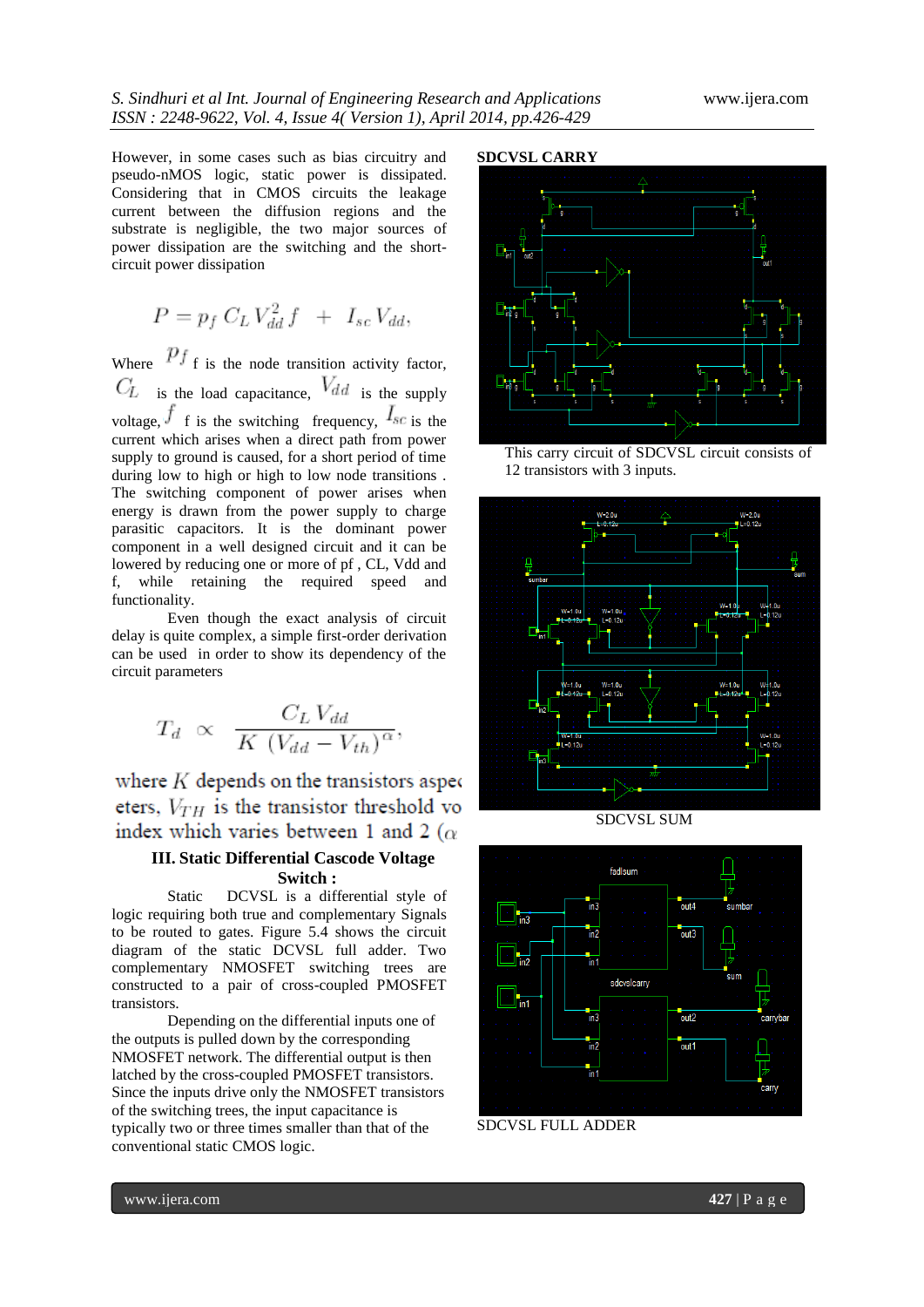*S. Sindhuri et al Int. Journal of Engineering Research and Applications* www.ijera.com *ISSN : 2248-9622, Vol. 4, Issue 4( Version 1), April 2014, pp.426-429*



## **IV.ADIABATIC LOGIC:**

The operation of adiabatic logic gate is divided into two distinct stages: one stage is used for logic evaluation; the other stage is used to reset the gate output logic value.

#### **1. Conventional Switching**

There are three major sources of power dissipation in digital CMOS circuits those are dynamic, short circuit and leakage power dissipation.

The dominant component is dynamic power dissipation and is due to charging, discharging

of load capacitance.

#### **2. Adiabatic Switching**

Adiabatic switching can be achieved by ensuring that the potential across the switching devices is kept arbitrarily small. This can be achieved by charging the capacitor from time varying voltage source or constant current source.

In literature, adiabatic logic circuits classified into two types: full adiabatic and quasi or partial adiabatic circuits. Full-adiabatic circuits have no non-adiabatic loss, but they are much more complex than quasi-adiabatic circuits. Quasiadiabatic circuits have simple architecture and power clock system. There are two types of energy loss in quasi-adiabatic circuits, adiabatic loss and nonadiabatic loss. The adiabatic loss occurs when current flows through non-ideal switch, which is proportional to the frequency of the power-clock.

If any voltage difference between the two terminals of a switch exists when it is turned on, nonadiabatic loss occurs. The non-adiabatic loss, which is independent of the frequency of the power-clock, is proportional to the node capacitance and the square of the voltage difference. Several quasi-adiabatic logic architectures have been reported, such as ECRL, 2N-2N-2P, PFAL.



#### ADIABATIC FULL ADDER

#### USING PASS TRANSISTOR

| Technique     | power      | Area       | Delay              |
|---------------|------------|------------|--------------------|
|               |            |            |                    |
| <b>CMOS</b>   | 16.969uw   | $62*12$ um | 18 <sub>DS</sub>   |
| <b>SDCVSL</b> | $0.164$ mw | $42*13$ um | 0.94 <sub>ns</sub> |
| Adiabatic     | 7.037uw    | $16*13$ um | 8.88ns             |

From the above analysis, we came to know that adiabatic logic is the best technique. So we design ripple carry adder using the adiabatic technique because it consumes less power.

#### **Ripple carry adder by using adiabatic logic:**



Above ripple carry adder is designed by using adiabatic full adder. It consists of four full adders. This ripple carry adder consumes less power as adiabatic logic technique is the efficient in